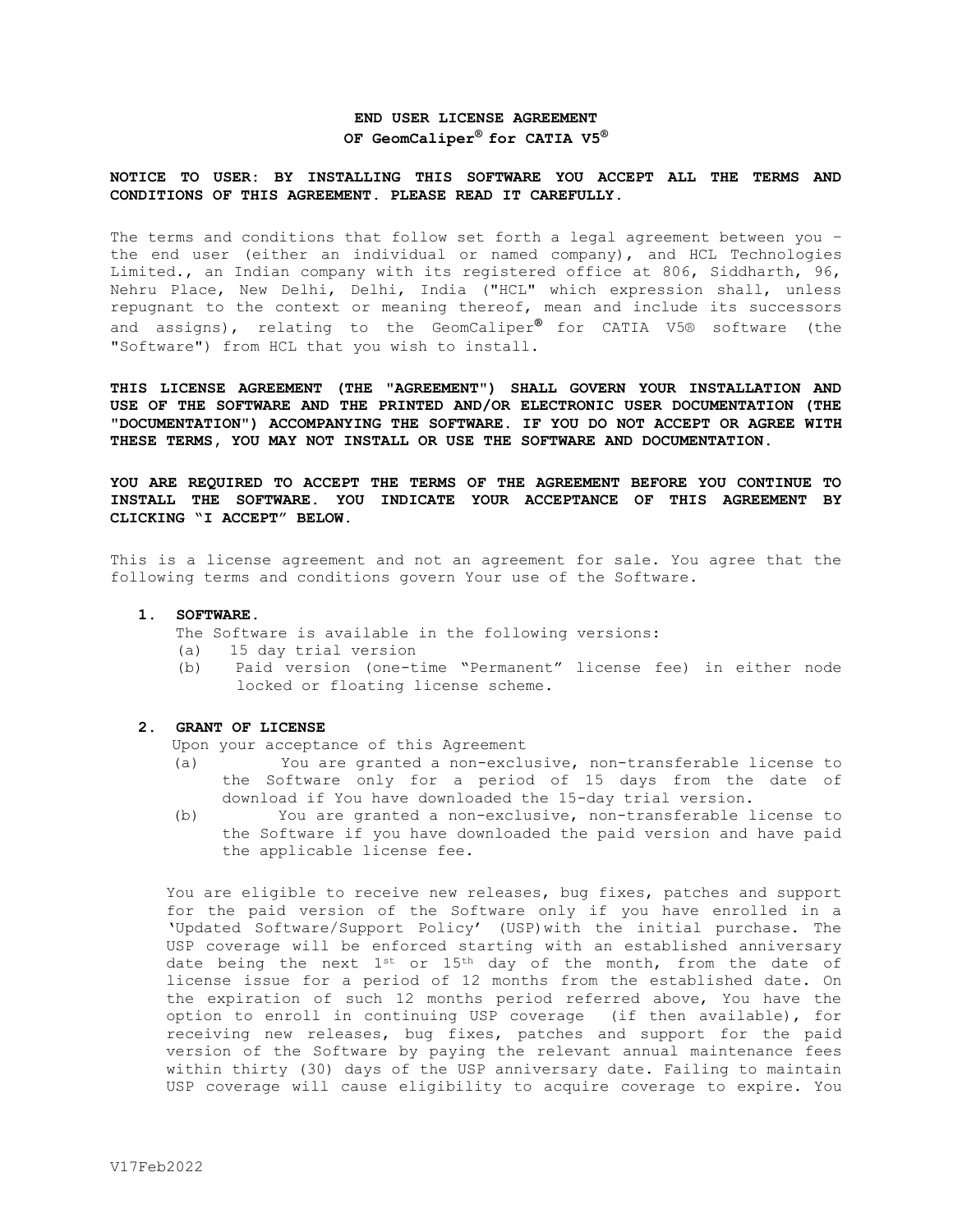will then be required to purchase the same by paying the then prevailing catch up license fees.

#### **3. USE OF SOFTWARE AND DOCUMENTATION.**

You may install and use the Software and Documentation only internally in your organization or for your own internal use.

If You have purchased a node-locked license of the Software, You may use the Software only on a single computer system.

If You have purchased a floating license of the Software, You may install and access the Software on any number of computers, provided however the number of concurrent users at any time shall not exceed the number of licenses purchased by You.

The Software and Documentation may not be transferred, sold, assigned, sublicensed or otherwise conveyed (whether by operation of law or otherwise) to another party without HCL's prior written consent and payment of then current site license transfer fees. Your use of the Software shall always be subject to the provisions of Section 2 above. Except as stated in this Agreement, You are not granted any other rights or licenses in respect of the Software or Documentation.

- **4. COPY RESTRICTIONS AND OTHER RESTRICTIONS.** You may not copy the Software or Documentation except that you may make one copy for back-up and archival purposes or for download and installation purposes. You may not modify or adapt the Software in whole or in part (including but not limited to translating or creating derivative works) or reverse engineer, decompile or disassemble the Software or otherwise attempt to discover the source code of the Software as it contains trade secrets of HCL. You may not use the Software for timesharing, rental or service bureau purposes. You shall not remove any copyright notices or other proprietary notices from the Software or Documentation. Results of benchmark or other performance tests run on the Software may not be disclosed to any third party without HCL's prior written consent.
- **5. COPYRIGHT AND OWNERSHIP.** The Software and Documentation are owned by HCL and protected by copyright laws and international treaty provisions. You acquire only the non-exclusive, non-transferable right to use the Software and Documentation as permitted herein and do not acquire any rights of ownership in the Software or Documentation.
- **6. MARKETING.** You hereby grant HCL, its employees, agents and contractors a worldwide, irrevocable license, without compensation, to use your logo and/or branding in and for general marketing, sales, and promotion purposes and you waive your right to inspect and/or approve each use of such materials.
- **7. CONFIDENTIAL INFORMATION.** Any business and technical information that HCL designates as confidential or proprietary and all information regarding the Software constitute confidential information of HCL ("Confidential Information"). HCL, at its sole discretion, may disclose such Confidential Information. However, you may not disclose to any third party any Confidential Information without the prior written consent of HCL. Furthermore, you agree to limit access to Confidential Information to your authorized employees that have executed appropriate confidentiality agreements with you that protect the Confidential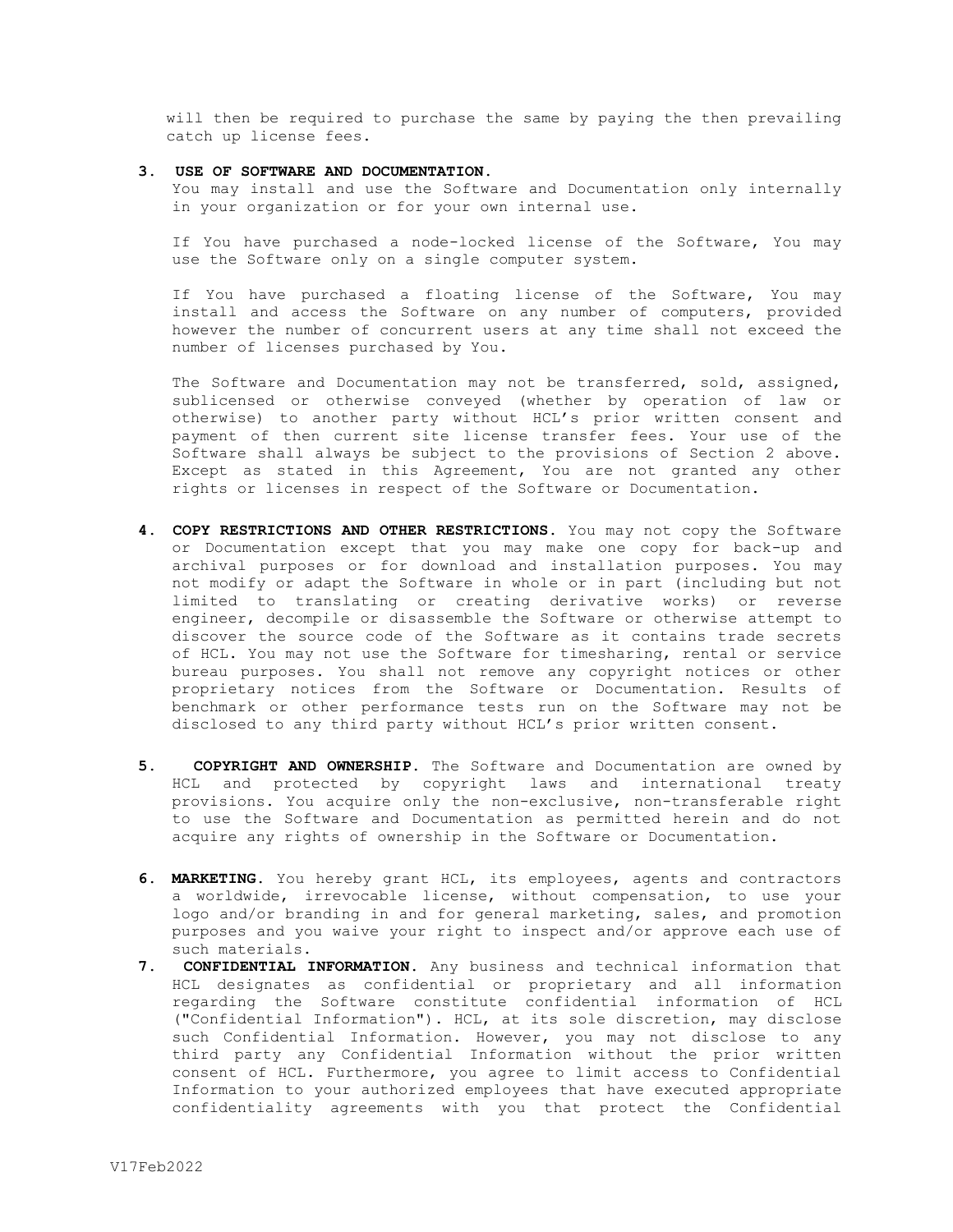Information consistent with the requirements of this Agreement. The restriction regarding disclosure of Confidential Information does not extend to any Confidential Information that you can establish: (a) is now or hereafter becomes generally available to the public other than as a result of your breach of this Agreement, (b) is disclosed or made available to you by a third party without restriction and without any breach of confidentiality obligation, (c) was independently developed by you without access to or use of the Confidential Information, or (d) is approved for disclosure by HCL in writing.

**8. TERMINATION.** HCL may terminate your license to use the Software and Documentation if you commit a breach of the terms of this Agreement. Upon termination, you shall cease using the Software and Documentation and shall destroy all copies of the Software and Documentation in any form. All disclaimers of warranties and limitations of liability shall survive any termination of this Agreement. The provisions regarding Confidential Information shall survive for five years following termination of this Agreement.

# **9. (A) LIMITED WARRANTY, EXCEPTIONS & DISCLAIMERS [This subsection is applicable ONLY if You pay for the Software]**

- **a. Limited Warranty.** HCL warrants that the Software will be free of defects in materials and workmanship and will perform substantially in accordance with the Documentation for a period of ninety (90) days from the date of purchase by you. HCL's entire liability and your sole remedy under this warranty shall be, at HCL's discretion either (a) to use reasonable efforts to repair or replace the nonconforming media or Software or (b) to refund, or to cause its distributor or reseller to refund, the price you paid for the Software upon return of the nonconforming Software and a copy of your receipt. Any replacement Software will be warranted for the remainder of the original warranty period or thirty (30) days from the date of receipt by you, whichever is longer.
- **b. Exceptions.** HCL's limited warranty is void if breach of the warranty has resulted from (i) accident, misuse or neglect of the Software; (ii) acts or omissions by someone other than HCL; (iii) combination of the Software with products, material or software not provided by HCL or not intended for combination with the Software; or (iv) failure by you to incorporate and use all updates to the Software available from HCL. HCL does not warrant that the Software will meet your requirements or that the operation of the Software will be uninterrupted or error free.
- **c. Limitations on Warranties. The express warranty set forth in this Section 9(A) is the only warranty given by HCL with respect to the Software and Documentation furnished hereunder and any service supplied from time to time; HCL makes no other warranties, express, implied or arising by custom or trade usage, and specifically disclaim the warranties of merchantability and fitness for a particular purpose (except during the period of the express warranty stated above). In no event may you bring any claim, action or proceeding arising out of the warranty set forth in this Section 9(A) more than one year after the date on which the breach of warranty occurred.**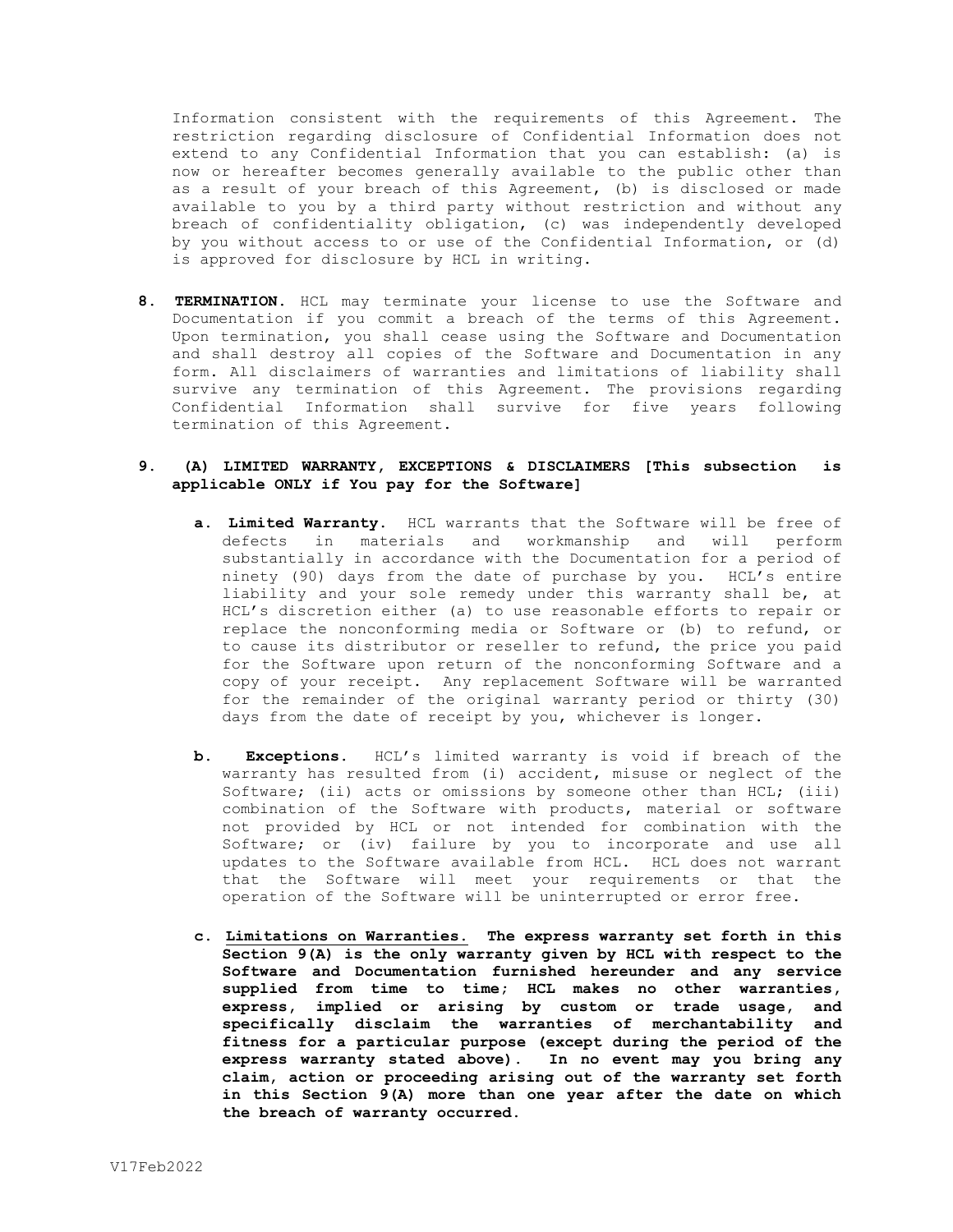**d. Limitations on Liability. The liability of HCL, whether in contract, tort or otherwise, arising out of or in connection with the Software or Documentation furnished hereunder and any service supplied from time to time shall not exceed the license fee you paid for the Software or any fee you paid for the service. In no event shall HCL be liable for special, indirect, incidental, punitive or consequential damages (including without limitation damages resulting from loss of use, loss of data, loss of profits or loss of business) arising out of or in connection with the use of or inability to use the Software or Documentation furnished hereunder and any service supplied from time to time, even if HCL has been advised of the possibility of such damages.** 

**(B) "AS-IS" WARRANTY & DISCLAIMERS [This subsection is applicable if You do not pay for the Software]**

- a. **"AS-IS" Warranty.** HCL provides the Software to you **AS IS** and **without a warranty of any kind.** HCL does not warrant that the Software will meet your requirements or that the operation of the Software will be uninterrupted or error free**.**
- b. **Limitations on Warranties. The express warranty set forth in this Section 9(B) is the only warranty given by HCL with respect to the Software furnished hereunder. HCL makes no other warranties, express, implied or arising by custom or trade usage, and specifically disclaim the warranties of merchantability and fitness for a particular purpose.**
- c. **Limitations on Liability. The Software has been provided to you at no charge. In no event shall HCL be liable for special, indirect, incidental or consequential damages (including without limitation damages resulting from loss of use, loss of data, loss of profits or loss of business) arising out of or in connection with the use of or inability to use the Software furnished hereunder, even if HCL has been advised of the possibility of such damages.**
- **10. EXPORT.** You agree to fully comply with all laws and regulations of the United States, India and other countries ("Export Laws") to assure that neither the Software or any direct products thereof are (1) exported, directly or indirectly, in violation of Export Laws, or (2) are used for any purpose prohibited by Export Laws, including, without limitation, nuclear, chemical or biological weapons production.
- **11. GOVERNING LAW; COMPLETE AGREEMENT.** This Agreement constitutes the complete agreement between the parties with respect to the Software and Documentation and is governed by the laws of the Republic of India without reference to its rules regarding conflicts of law.
- **12.** The English language version of this Agreement shall be the authorized text for all purposes, despite translations or interpretations of this Agreement into other languages. If for any reason a court of competent jurisdiction finds any provision of this Agreement, or a portion